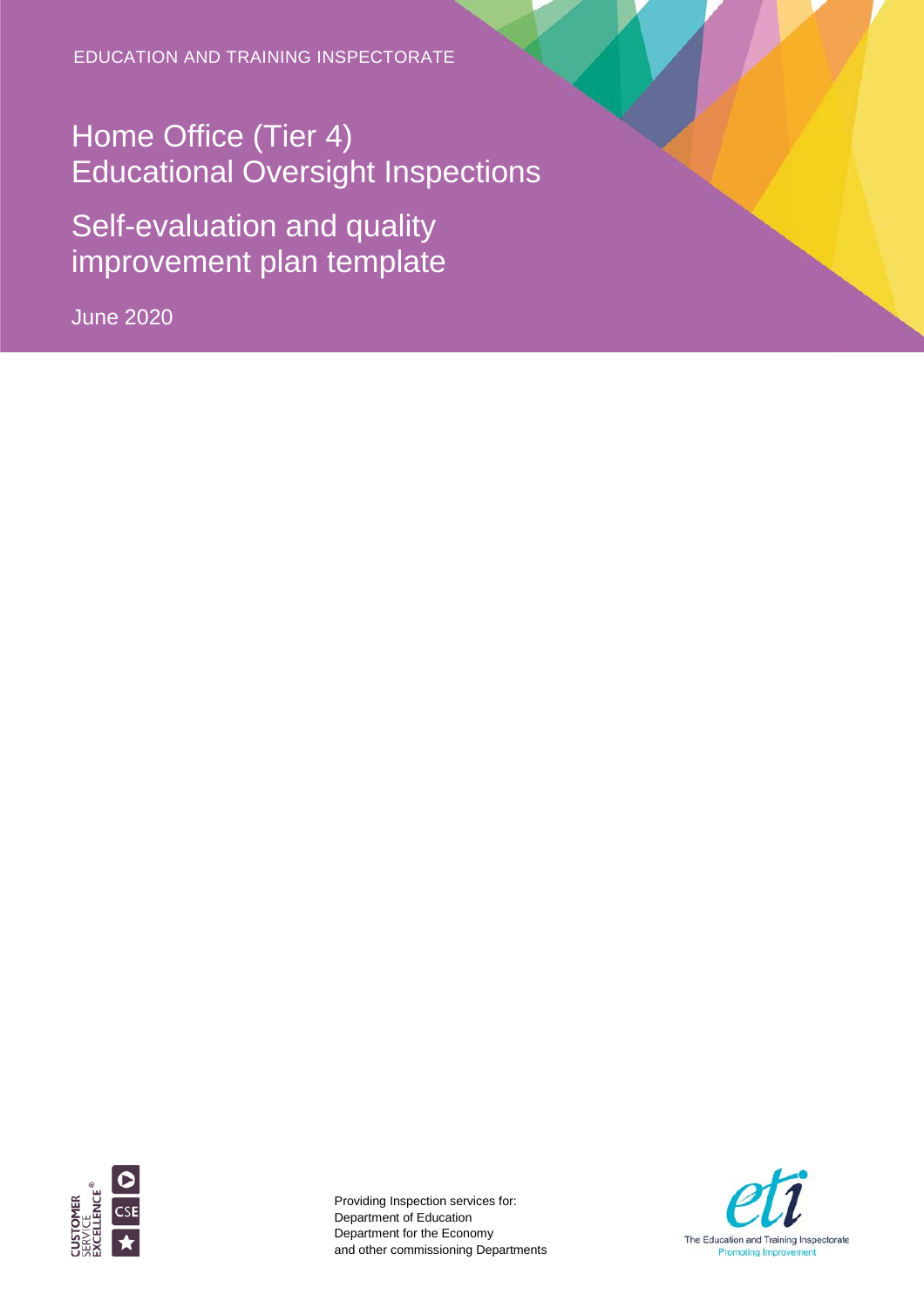| Organisation:<br>Date: <b>Date</b>                                                                                                                                                                                                                                                                                                                                                                                                                                                                                                                                                                                                                                                                                                                                                                                                        |                              |                                  |  |  |
|-------------------------------------------------------------------------------------------------------------------------------------------------------------------------------------------------------------------------------------------------------------------------------------------------------------------------------------------------------------------------------------------------------------------------------------------------------------------------------------------------------------------------------------------------------------------------------------------------------------------------------------------------------------------------------------------------------------------------------------------------------------------------------------------------------------------------------------------|------------------------------|----------------------------------|--|--|
|                                                                                                                                                                                                                                                                                                                                                                                                                                                                                                                                                                                                                                                                                                                                                                                                                                           |                              | <b>Performance Level Awarded</b> |  |  |
|                                                                                                                                                                                                                                                                                                                                                                                                                                                                                                                                                                                                                                                                                                                                                                                                                                           |                              | Outstanding                      |  |  |
|                                                                                                                                                                                                                                                                                                                                                                                                                                                                                                                                                                                                                                                                                                                                                                                                                                           |                              | <b>Very Good</b>                 |  |  |
|                                                                                                                                                                                                                                                                                                                                                                                                                                                                                                                                                                                                                                                                                                                                                                                                                                           | <b>Outcomes for Learners</b> | Good                             |  |  |
|                                                                                                                                                                                                                                                                                                                                                                                                                                                                                                                                                                                                                                                                                                                                                                                                                                           |                              | Important areas for              |  |  |
|                                                                                                                                                                                                                                                                                                                                                                                                                                                                                                                                                                                                                                                                                                                                                                                                                                           |                              | improvement                      |  |  |
|                                                                                                                                                                                                                                                                                                                                                                                                                                                                                                                                                                                                                                                                                                                                                                                                                                           |                              | <b>Requires significant</b>      |  |  |
|                                                                                                                                                                                                                                                                                                                                                                                                                                                                                                                                                                                                                                                                                                                                                                                                                                           |                              | improvement                      |  |  |
|                                                                                                                                                                                                                                                                                                                                                                                                                                                                                                                                                                                                                                                                                                                                                                                                                                           |                              | <b>Requires urgent</b>           |  |  |
|                                                                                                                                                                                                                                                                                                                                                                                                                                                                                                                                                                                                                                                                                                                                                                                                                                           |                              | <i>improvement</i>               |  |  |
|                                                                                                                                                                                                                                                                                                                                                                                                                                                                                                                                                                                                                                                                                                                                                                                                                                           |                              |                                  |  |  |
| <b>Self-Evaluation</b><br><b>Questions</b>                                                                                                                                                                                                                                                                                                                                                                                                                                                                                                                                                                                                                                                                                                                                                                                                | <b>Main Strengths</b>        | Main Areas for Improvement       |  |  |
| What are the standards<br>achieved by the<br>learners?<br>To what extent do learners<br>achieve appropriately high<br>outcomes?<br>How well do learners<br>make progress in their<br>learning and<br>development relative to<br>their prior attainment<br>and potential over<br>time?<br>To what extent do the<br>learners enhance their<br>employability and improve<br>their life chances in order<br>to progress to the next<br>stage of their learning,<br>training or employment?<br>How well do the<br>learners develop their<br>personal, social, and<br>employability skills?<br>How well are learners<br>supported and<br>developed to take<br>responsibility for their<br>own learning?<br>To what extent do the<br>learners develop the<br>behaviours and attitudes to<br>prepare them for life, and<br>participation in wider |                              |                                  |  |  |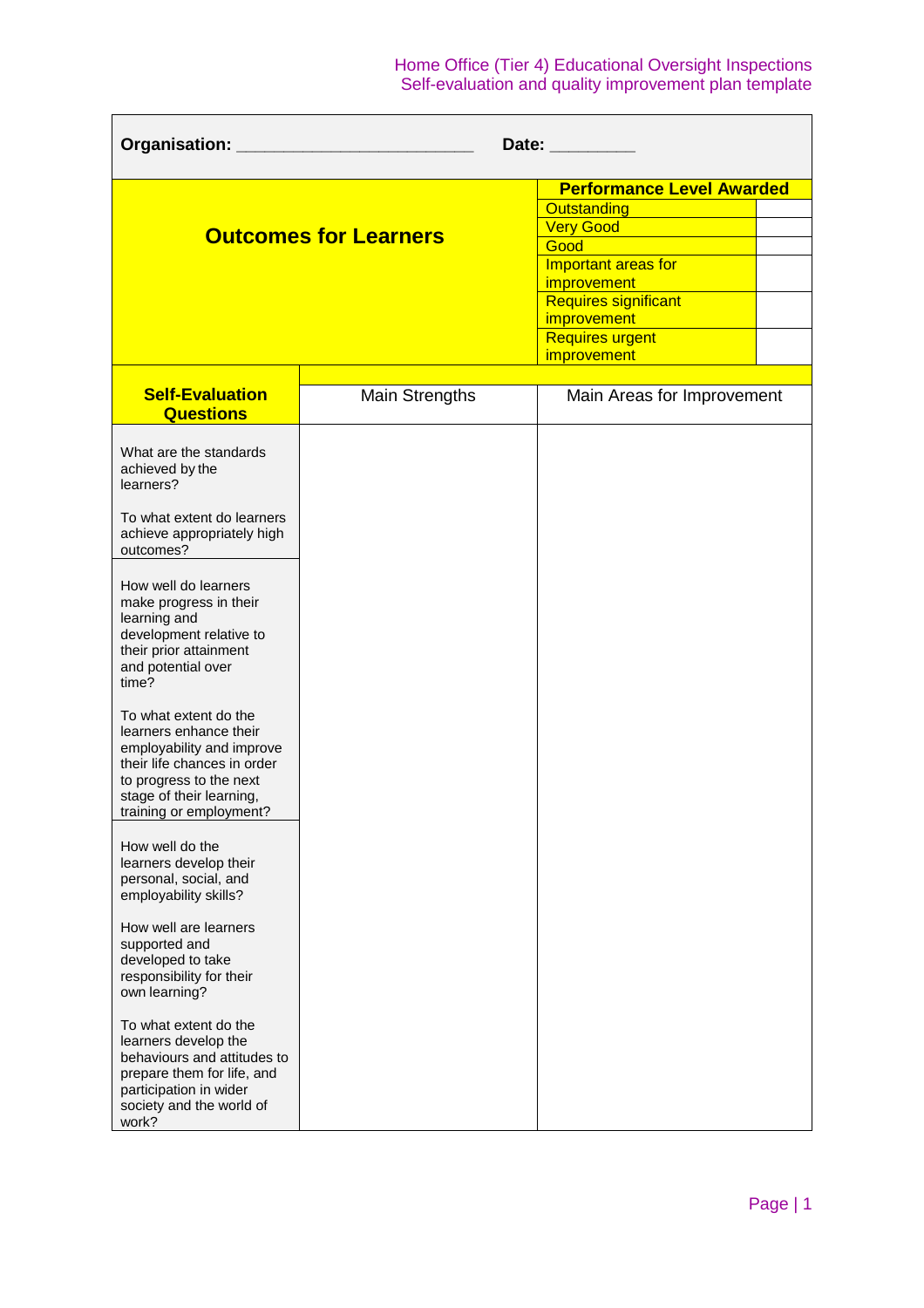| <b>Quality of Provision</b>                                                                                                                                                                                                                                                                                                                                                                                                                                                                                                                                                                                               |                       | <b>Performance Level Awarded</b> |  |  |
|---------------------------------------------------------------------------------------------------------------------------------------------------------------------------------------------------------------------------------------------------------------------------------------------------------------------------------------------------------------------------------------------------------------------------------------------------------------------------------------------------------------------------------------------------------------------------------------------------------------------------|-----------------------|----------------------------------|--|--|
|                                                                                                                                                                                                                                                                                                                                                                                                                                                                                                                                                                                                                           |                       | Outstanding                      |  |  |
|                                                                                                                                                                                                                                                                                                                                                                                                                                                                                                                                                                                                                           |                       | <b>Very Good</b>                 |  |  |
|                                                                                                                                                                                                                                                                                                                                                                                                                                                                                                                                                                                                                           |                       | Good                             |  |  |
|                                                                                                                                                                                                                                                                                                                                                                                                                                                                                                                                                                                                                           |                       | Important areas for              |  |  |
|                                                                                                                                                                                                                                                                                                                                                                                                                                                                                                                                                                                                                           |                       | improvement                      |  |  |
|                                                                                                                                                                                                                                                                                                                                                                                                                                                                                                                                                                                                                           |                       | <b>Requires significant</b>      |  |  |
|                                                                                                                                                                                                                                                                                                                                                                                                                                                                                                                                                                                                                           |                       | improvement<br>Requires urgent   |  |  |
|                                                                                                                                                                                                                                                                                                                                                                                                                                                                                                                                                                                                                           |                       | improvement                      |  |  |
|                                                                                                                                                                                                                                                                                                                                                                                                                                                                                                                                                                                                                           |                       |                                  |  |  |
| <b>Self-evaluation</b>                                                                                                                                                                                                                                                                                                                                                                                                                                                                                                                                                                                                    | <b>Main Strengths</b> | Main Areas for Improvement       |  |  |
| questions                                                                                                                                                                                                                                                                                                                                                                                                                                                                                                                                                                                                                 |                       |                                  |  |  |
| How comprehensive<br>and appropriate is the<br>curriculum provision?<br>How effective is curriculum<br>planning?<br>How effective is pre-entry<br>guidance?<br>How effective are<br>initial and diagnostic<br>assessments in<br>informing the planning<br>for learning and<br>support?<br>Are interventions effective<br>in supporting learner<br>development and progress,<br>including planning for<br>progression to the next<br>stage?<br>How effective is the<br>planning for learning,<br>teaching, training and<br>development?<br>How effective is learning,<br>teaching, training and<br>assessment, and does it |                       |                                  |  |  |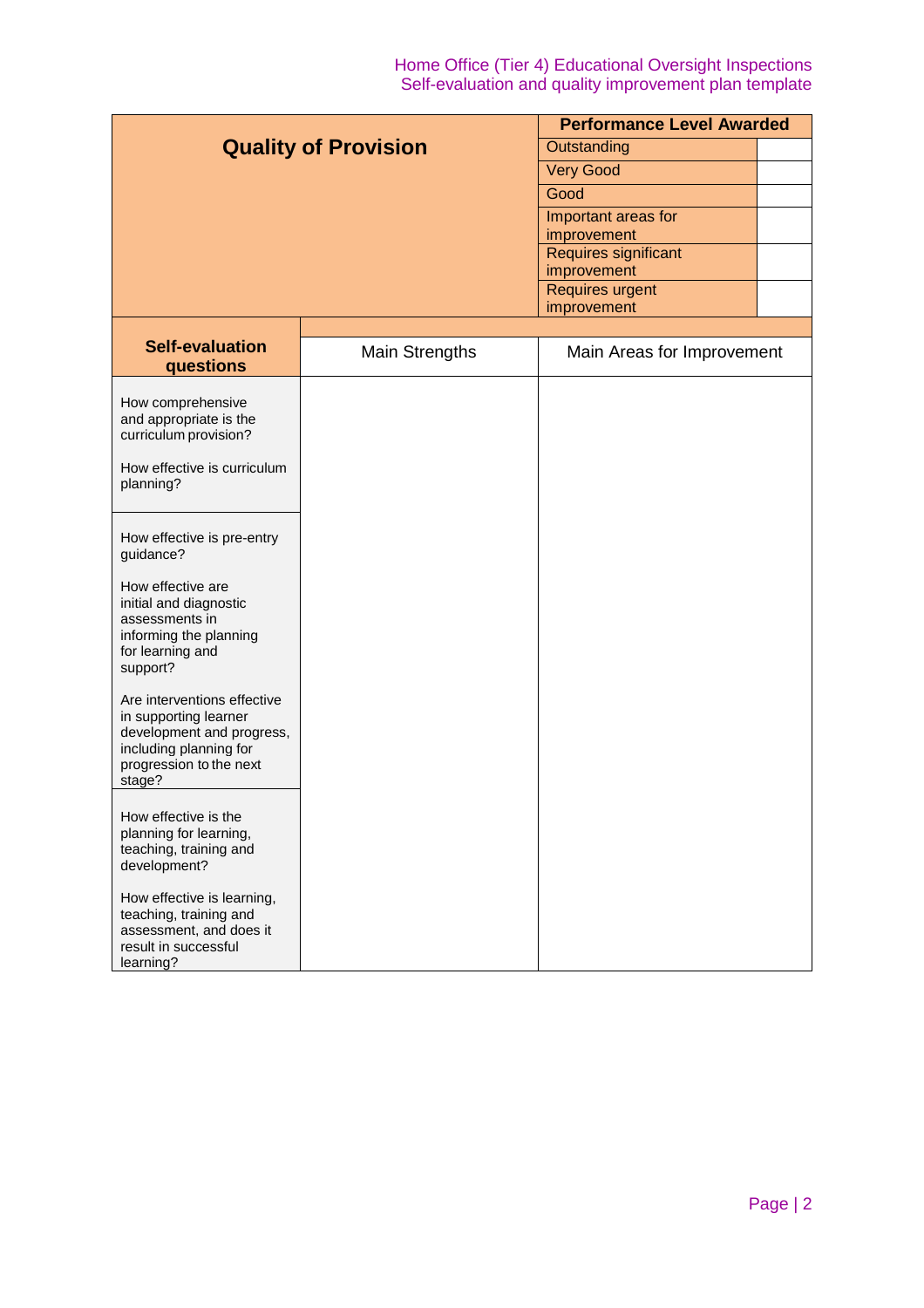| <b>Leadership and Management</b>                          |                       | <b>Performance Level Awarded</b>    |  |  |
|-----------------------------------------------------------|-----------------------|-------------------------------------|--|--|
|                                                           |                       | Outstanding                         |  |  |
|                                                           |                       | <b>Very Good</b>                    |  |  |
|                                                           |                       | Good                                |  |  |
|                                                           |                       | Important areas for                 |  |  |
|                                                           |                       | improvement                         |  |  |
|                                                           |                       | Requires significant<br>improvement |  |  |
|                                                           |                       | Requires urgent                     |  |  |
|                                                           |                       | improvement                         |  |  |
| <b>Self-evaluation</b><br>questions                       | <b>Main Strengths</b> | Main Areas for Improvement          |  |  |
| How well informed and                                     |                       |                                     |  |  |
| effective is strategic                                    |                       |                                     |  |  |
| management and                                            |                       |                                     |  |  |
| governance?                                               |                       |                                     |  |  |
| How extensive                                             |                       |                                     |  |  |
| and productive                                            |                       |                                     |  |  |
| are strategic links                                       |                       |                                     |  |  |
| and                                                       |                       |                                     |  |  |
| partnerships?                                             |                       |                                     |  |  |
| How effectively are                                       |                       |                                     |  |  |
| staff recruited,                                          |                       |                                     |  |  |
| deployed, supported                                       |                       |                                     |  |  |
| and developed?                                            |                       |                                     |  |  |
| How well are resources                                    |                       |                                     |  |  |
| prioritised, managed and                                  |                       |                                     |  |  |
| used to support learning,                                 |                       |                                     |  |  |
| teaching and training?                                    |                       |                                     |  |  |
| How effectively is the                                    |                       |                                     |  |  |
| provision managed?                                        |                       |                                     |  |  |
|                                                           |                       |                                     |  |  |
| How well are links and                                    |                       |                                     |  |  |
| partnerships used to                                      |                       |                                     |  |  |
| support learning, teaching<br>and training and inform the |                       |                                     |  |  |
| development of the                                        |                       |                                     |  |  |
| curriculum?                                               |                       |                                     |  |  |
| How effective are the self-                               |                       |                                     |  |  |
| evaluation and quality                                    |                       |                                     |  |  |
| improvement planning                                      |                       |                                     |  |  |
| processes in promoting                                    |                       |                                     |  |  |
| and sustaining                                            |                       |                                     |  |  |
| improvement?                                              |                       |                                     |  |  |
| How well does feedback                                    |                       |                                     |  |  |
| from key stakeholders,                                    |                       |                                     |  |  |
| including learners,                                       |                       |                                     |  |  |
| inform self-evaluation                                    |                       |                                     |  |  |
| and quality improvement<br>planning?                      |                       |                                     |  |  |
|                                                           |                       |                                     |  |  |
| How well is a range of data,                              |                       |                                     |  |  |
| including benchmarking,                                   |                       |                                     |  |  |
| used to inform and sustain<br>quality improvement?        |                       |                                     |  |  |
|                                                           |                       |                                     |  |  |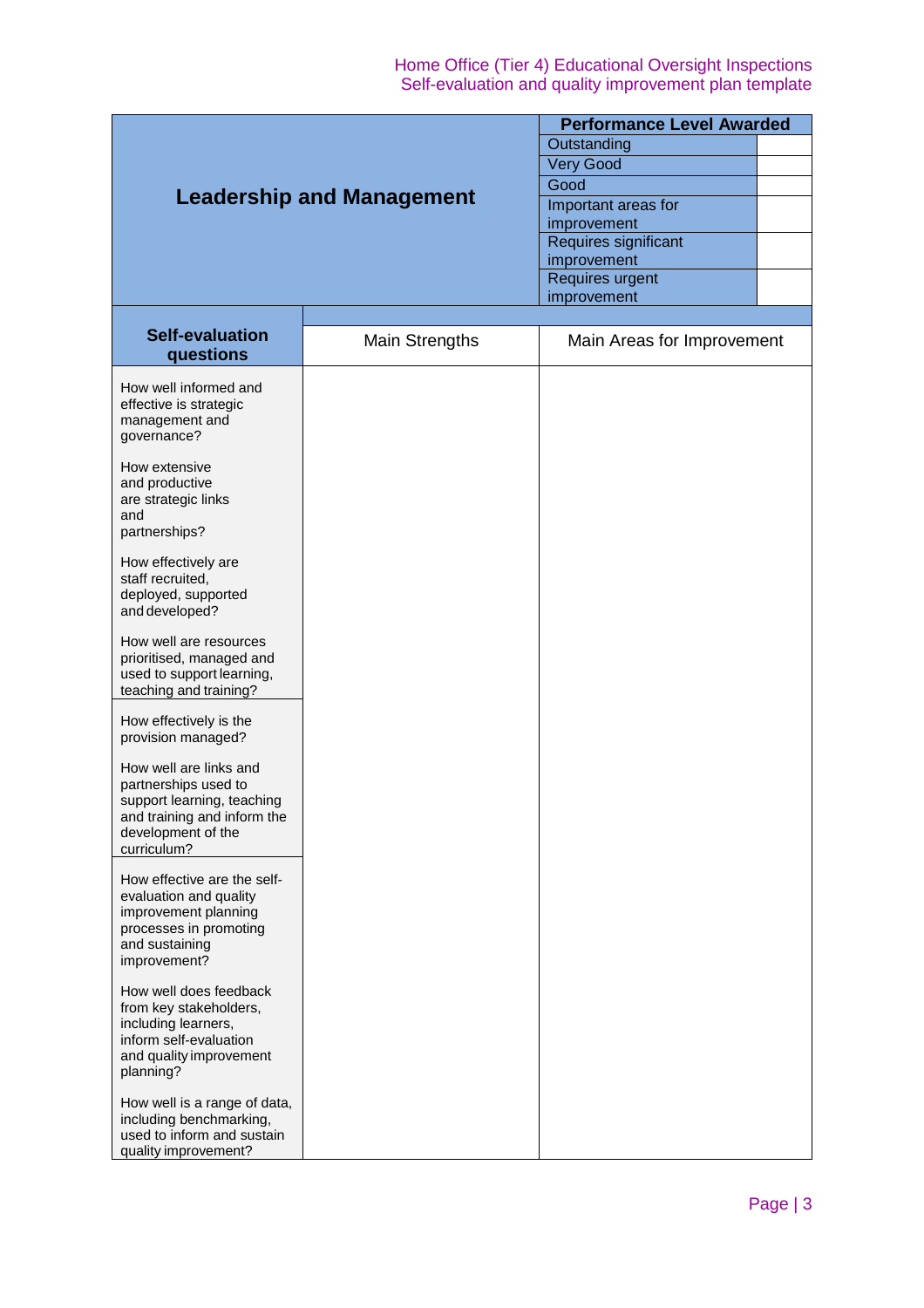|                                                                                                                                                                                 |                       | <b>Outcome awarded</b>               |  |  |
|---------------------------------------------------------------------------------------------------------------------------------------------------------------------------------|-----------------------|--------------------------------------|--|--|
| <b>Care and Welfare</b>                                                                                                                                                         |                       | Impacts positively                   |  |  |
|                                                                                                                                                                                 |                       | Does not impact positively<br>enough |  |  |
| <b>Self-evaluation</b><br>questions                                                                                                                                             | <b>Main Strengths</b> | Main Areas for Improvement           |  |  |
| How well are learners<br>developing autonomy and<br>resilience and achieving to<br>their full potential?                                                                        |                       |                                      |  |  |
| How well does the<br>preventative education<br>curriculum and the<br>provision for personal<br>development meet the<br>needs of all learners?                                   |                       |                                      |  |  |
| How well do learners<br>behave, develop respect<br>for others, and understand<br>how to keep themselves<br>safe and healthy?                                                    |                       |                                      |  |  |
| How effectively do<br>relationships with the<br>wider community,<br>specialist support<br>organisation and<br>employers support the<br>holistic development of the<br>learners? |                       |                                      |  |  |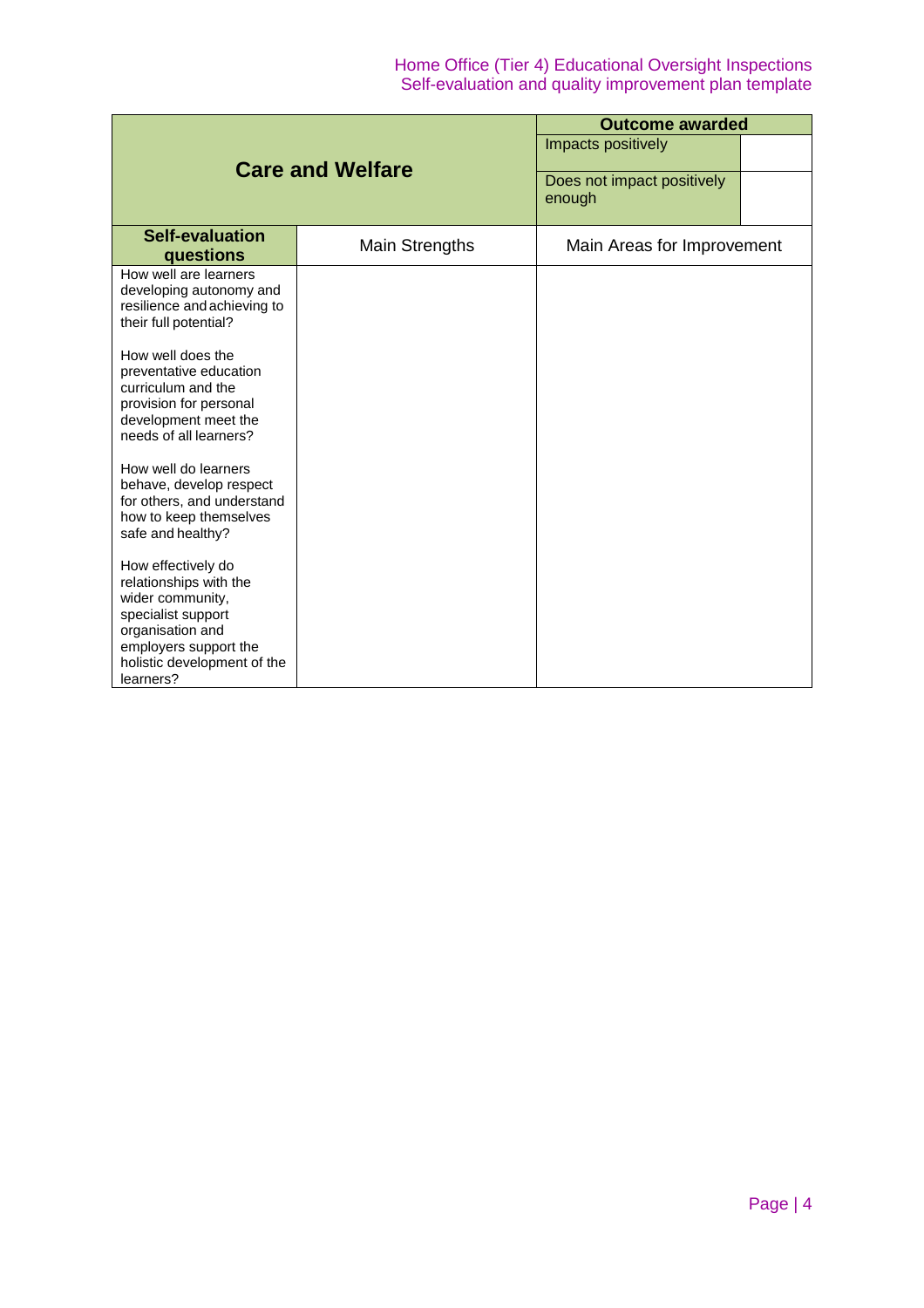|                                                                                                                                                                                                                                                                                                                                                                                                           |                                                        | <b>Outcome awarded</b>                               |  |  |
|-----------------------------------------------------------------------------------------------------------------------------------------------------------------------------------------------------------------------------------------------------------------------------------------------------------------------------------------------------------------------------------------------------------|--------------------------------------------------------|------------------------------------------------------|--|--|
| <b>Safeguarding</b>                                                                                                                                                                                                                                                                                                                                                                                       |                                                        | Reflects current legislation<br>and practice         |  |  |
|                                                                                                                                                                                                                                                                                                                                                                                                           |                                                        | Reflects broadly current<br>legislation and practice |  |  |
|                                                                                                                                                                                                                                                                                                                                                                                                           |                                                        | Unsatisfactory                                       |  |  |
| <b>Self-evaluations</b><br>questions                                                                                                                                                                                                                                                                                                                                                                      | <b>Main Strengths</b>                                  | Main Areas for Improvement                           |  |  |
| How safe are the<br>learners, and how safe<br>and secure do they feel<br>while on their<br>programme?<br>How effectively are the<br>safeguarding policies<br>developed, reviewed and<br>implemented?<br>How well do staff<br>understand, implement<br>and promote the safety<br>and welfare of learners?<br>How effectively are staff<br>trained to recognise and<br>respond to safeguarding<br>concerns? | Sources of evidence (to support the above evaluation): |                                                      |  |  |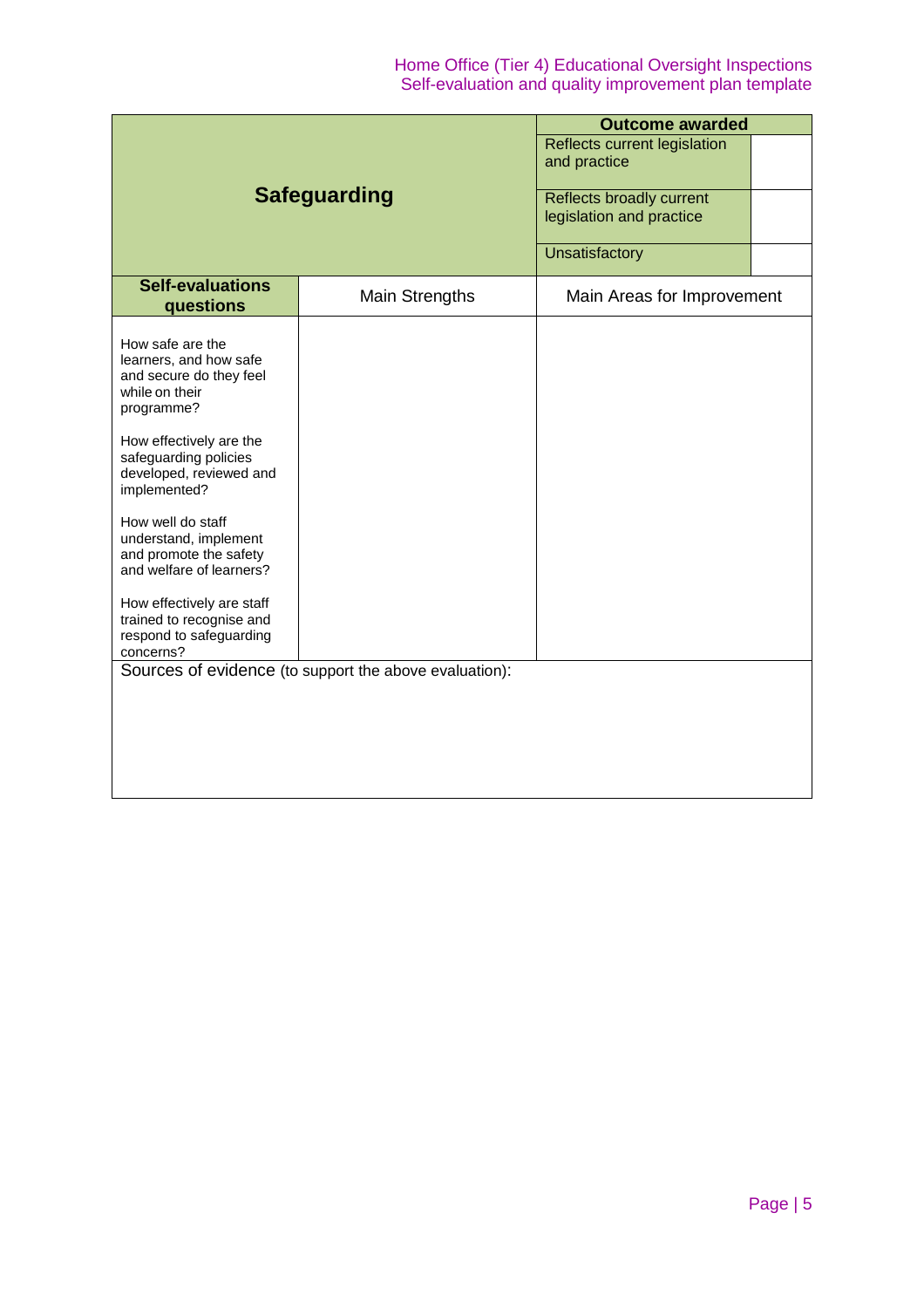| <b>Summary of Key Findings</b>                              |                                   |  |  |  |
|-------------------------------------------------------------|-----------------------------------|--|--|--|
| <b>Overall effectiveness outcome</b>                        |                                   |  |  |  |
| High level of capacity for sustained improvement            |                                   |  |  |  |
| Capacity to identify and bring about improvement            |                                   |  |  |  |
| Needs to address (an) important area(s) for improvement     |                                   |  |  |  |
| Needs to address urgently significant areas for improvement |                                   |  |  |  |
| <b>Main Strengths</b>                                       | <b>Main Areas for improvement</b> |  |  |  |
|                                                             |                                   |  |  |  |
|                                                             |                                   |  |  |  |
|                                                             |                                   |  |  |  |
|                                                             |                                   |  |  |  |